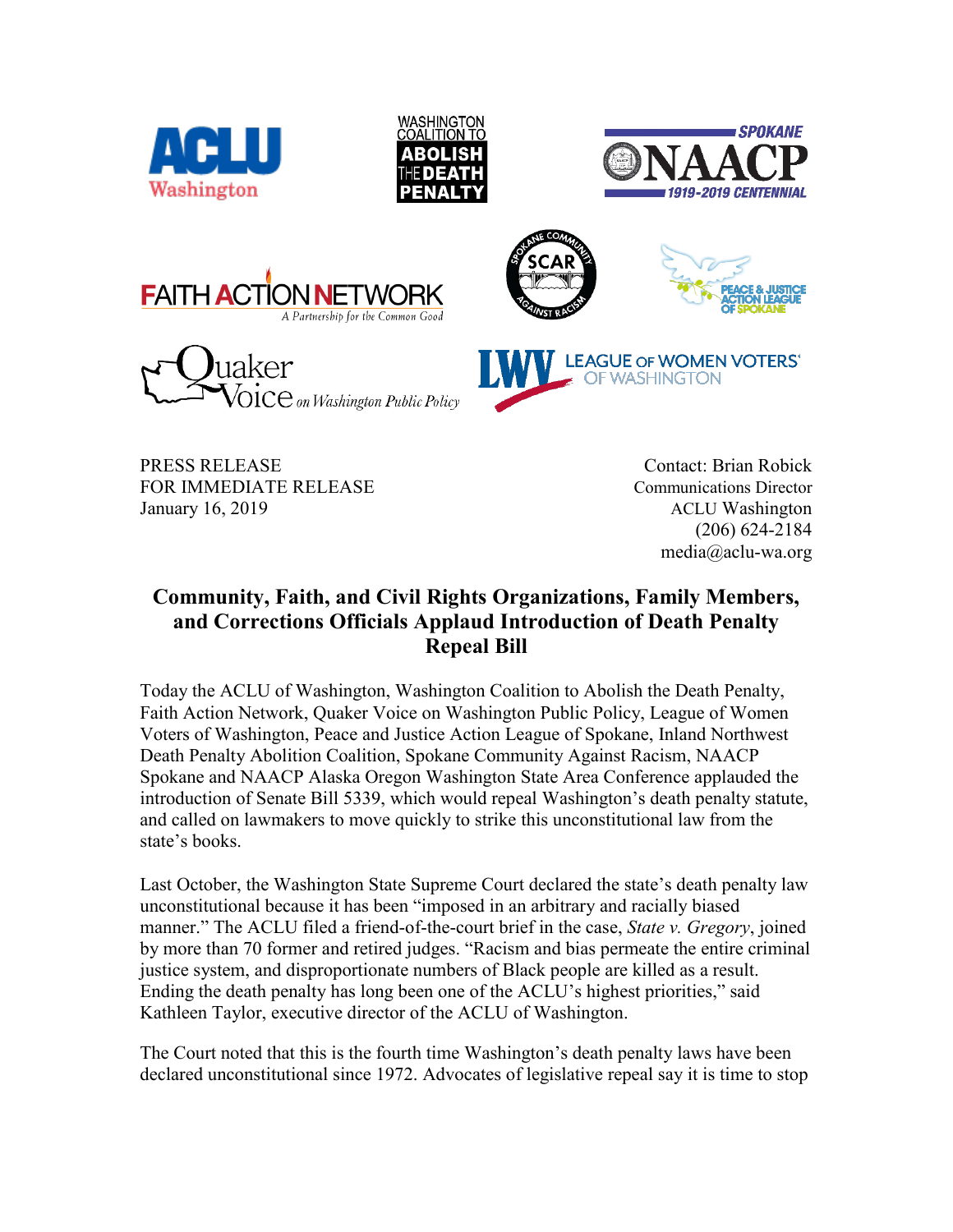trying to fix an unfixable law. SB 5339 would remove the defunct statute from Washington's code.

Kurtis Robinson, president of the NAACP Spokane Branch and criminal justice chair of the Alaska Oregon Washington State Area Conference stated, "The death penalty is plagued with racial disparities, and the greatest disparities are in the numbers of Black people on death row and among those who have been executed." A 2016 study of Washington State aggravated murder trials reported between December 1981 and May 2014 found that juries were more than four times more likely to impose a death sentence when the defendant was Black than in cases involving similarly situated non-Black defendants.

Many faith leaders have deep moral concerns with the death penalty that can only be fully addressed through repeal. "As people of faith, we are called to value life even when faced with the great harm and hurt of serious crime," said Rabbi Aaron Meyer and Rev. Carol Jensen, governing board co-chairs of the Faith Action Network. "Our response must be rooted in the hope of redemption and that is incompatible with capital punishment."

Due to the high stakes of a death penalty case, investigations, trials, and appeals involve additional procedural requirements and typically last longer and cost more than other cases. "The risk of executing an innocent person is real," said Stefanie Anderson, executive director of the Washington Coalition to Abolish the Death Penalty, a grassroots organization founded in 1986. "There have been 164 exonerations from death rows across the country since 1973. When a life is on the line, one mistake is one too many."

A 2016 study by Seattle University criminologists found the average justice system costs of Washington death penalty cases exceeded costs in comparable cases where the death penalty was not sought by more than \$1 million per case. To some, the extraordinary expense of a death penalty case represents diversion of criminal justice resources that could instead provide justice to more victims and their families. When the legislature considered repeal last year, Teresa Mathis, whose brother Charlie was murdered, testified that her mother made inquiries at the prosecutor's office about the status of the investigation into potential leads offered by neighbors and the coroner's office. She was told the office had to prioritize another case, its first death penalty case, and did not have the resources to follow up on the possibility that more than one person participated in killing Charlie. "We were left with unanswered questions and the impression that our brother's death was unimportant."

The maintenance and imposition of the death penalty also has a significant negative impact on corrections officers. According to Dick Morgan, Eldon Vail and three other former Department of Corrections Secretaries testifying in favor of repeal before the legislature, the death penalty forces corrections staff to put aside their personal and moral beliefs to perform their duties. "We have witnessed visibly shaken staff carry out a questionable law that condones killing inmates who have been captured, locked behind bars and long since ceased being a threat to the public," said Morgan and Vail. Maintaining death row also draws away valuable resources when prison management is